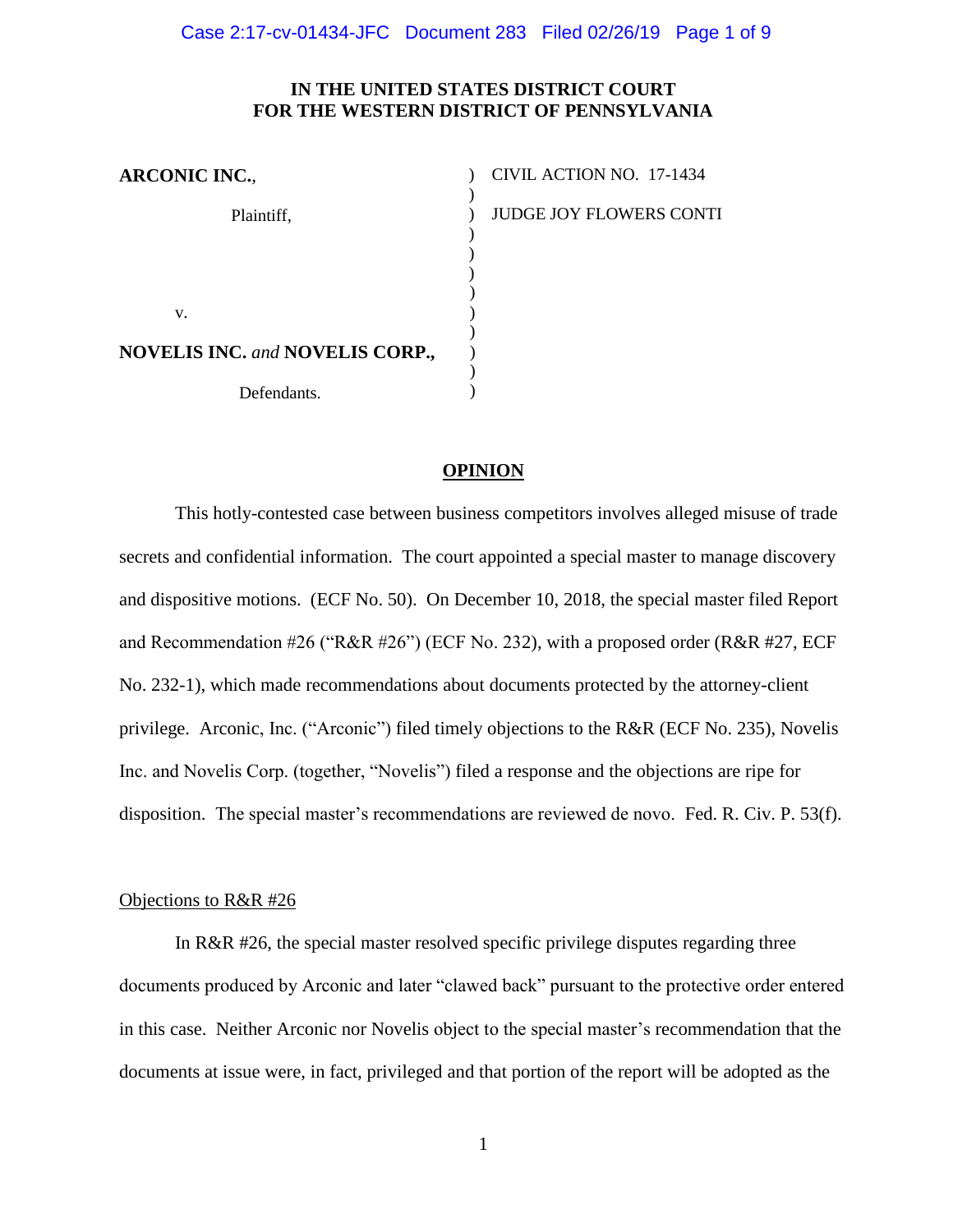#### Case 2:17-cv-01434-JFC Document 283 Filed 02/26/19 Page 2 of 9

opinion of the court. Arconic, however, does object to the special master's recommendations about how the protective order will be applied "going forward" in this case.

The special master recognized that the protective order in this case provided the maximum protection allowed under Federal Rule of Evidence 502(d), such that production of a privileged document, whether inadvertent or otherwise, would not constitute a waiver of a privilege or work-product protection. (ECF No. 79). The special master found, however, that Arconic's decision to adopt a screening methodology based on electronic term searches rather than performing a comprehensive pre-production privilege review took unfair advantage of the Rule 502(d) protections, imposed an excessive burden on the special master to rule on disputed documents, led to confusion at depositions, and caused uncertainty to Novelis about which documents it could use to prepare its case.  $(R&R #26$  at 7 $)^1$  In sum, the special master concluded that "relying entirely on 502(d) without pre-production review is an inefficient use of resources." *Id*. at 8.

The special master recommended a three-pronged solution. First, both parties are entitled to protection of the privilege under Rule 502(d) for documents already produced. Second, both parties would be subject to a Rule 502(b) standard, rather than the Rule 502(d) standard, for future document productions, which will enable them to claw back inadvertently produced documents if they take reasonable steps to prevent disclosure and rectify the error. Third, the special master articulated a process for expeditiously identifying and resolving any latent privilege disputes. Specifically, Arconic would have a 30-day window to review its past productions to identify privileged documents. After that review, it would request clawbacks, meet and confer with Novelis; and, if necessary, resolve disputes with the special master.

 $\overline{a}$ 

<sup>&</sup>lt;sup>1</sup> Novelis represents that Arconic has clawed back more than 1,200 documents to date. (ECF No. 240). By contrast, Arconic states that Novelis clawed back 40 documents. (Pine Letter at 1, ECF No. 240-1).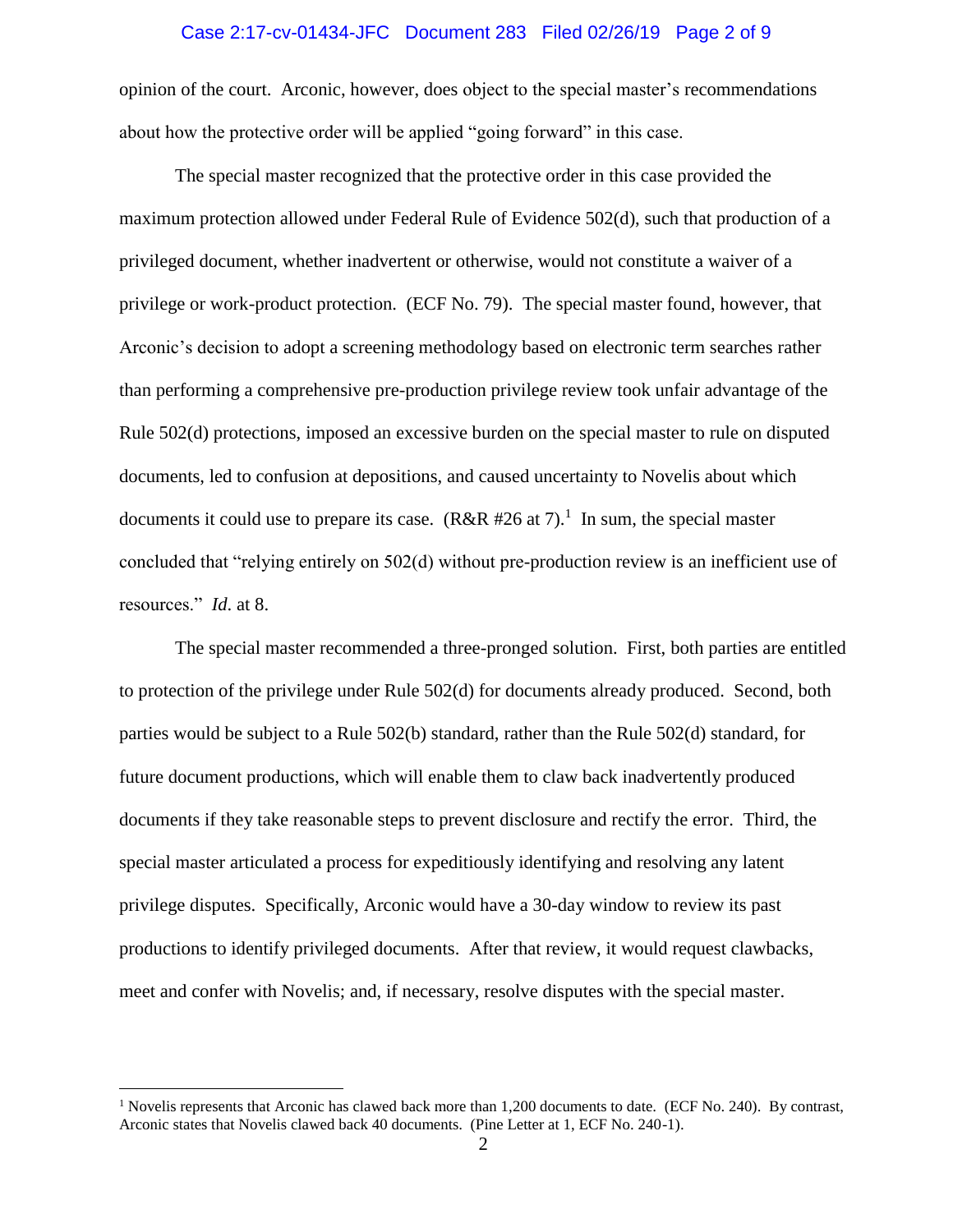#### Case 2:17-cv-01434-JFC Document 283 Filed 02/26/19 Page 3 of 9

The court agrees with the special master's conclusion that the parties are entitled to rely on Rule 502(d) for the documents already produced. *See Brookfield Asset Mgmt., Inc. v. AIG Fin. Prods. Corp*., No. 09 Civ. 8285, 2013 WL 142503 (S.D.N.Y. Jan. 7, 2013) (party that produced privileged material due to vendor error had "the right to claw back the [documents], no matter what the circumstances giving rise to their production were" because the parties entered into a Rule 502(d) order).

Before addressing whether Arconic should undertake to identify privileged documents previously provided in past productions and whether a Rule 502(b) or Rule 502(d) standard should be applied going forward, there are practical issues which must be resolved. The court recognizes the following issues and a process to resolve them.

1. When must document disputes be resolved?

Arconic takes the position that the current protective order "sets no time limits on when such privilege can be asserted." (Pine Letter at 3, ECF No. 240-1). Arconic seems to reserve the right to claw back any document at any time -- even at trial. *Id*.

Privilege disputes at trial would be unduly disruptive and will not be tolerated. If a disputed document is used during a deposition or otherwise identified by the opposing party as a document on which it may rely (*see* Rule 26(a)(1)(A)(ii), Local Rule 16.1(C)(1)(e)), the producing party must raise a timely assertion of privilege. Parties may not clawback such documents at a later time. If a document is not so used or otherwise identified by the opposing party, all disputes about privilege must be resolved in the final pretrial proceedings with respect to any document identified as an exhibit to be used at trial. (*See* Judge Conti Trial Procedures ¶ 16).

2. Can the information in inadvertently produced documents be "used"?

Arconic's final objection to R&R #26 involves the special master's recommendation that "use immunity" and "fruit of the poisonous tree" arguments cannot be asserted to prevent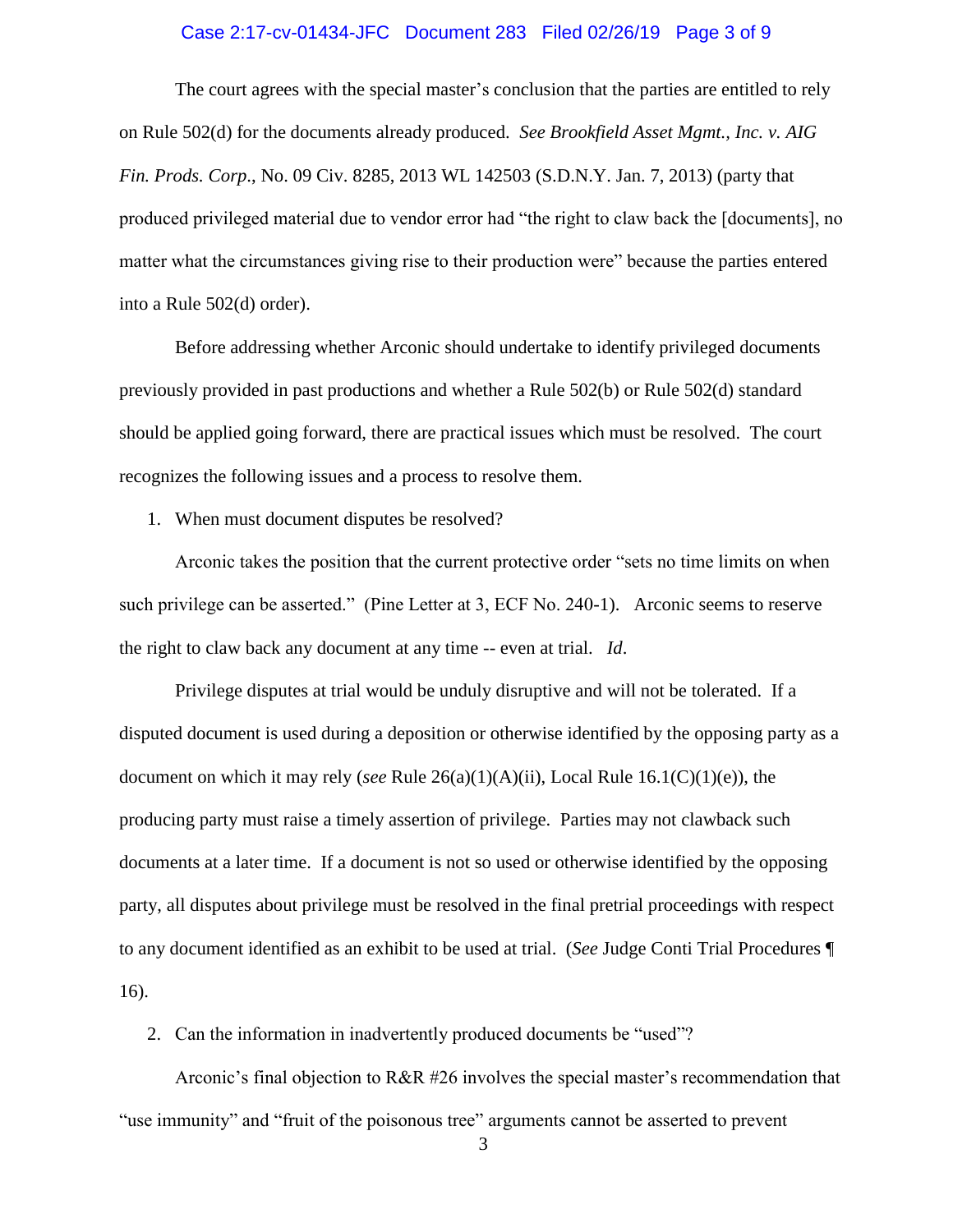### Case 2:17-cv-01434-JFC Document 283 Filed 02/26/19 Page 4 of 9

questions at depositions relating to information obtained from the privileged documents. The special master carefully distinguished between the privileged documents themselves, which are protected and cannot be introduced into evidence, and questions based on factual knowledge Novelis may have acquired from reviewing documents Arconic produced, before clawing them back. While the special master's recommendation is fair, sensible, and should prevent future disputes, it needs a clarification.

The attorney client privilege protects communications between attorney and client for the purpose of obtaining or providing legal advice. *In re Teleglobe Comm. Corp*., 493 F.3d 345, 359 (3d Cir. 2007). Attorney work product is also protected. Fed. R. Civ. P.  $26(b)(3)(A)$ . Even if a document was produced and later clawed back, opposing counsel are not entitled to probe into the nature of the legal advice or work product contained in the document.

Because the attorney-client privilege obstructs the truth-finding process, however, the privilege must be narrowly construed. *Westinghouse Electric Corp. v. Republic of the Philippines*, 951 F.2d 1414, 1423 (3d Cir. 1991). To the extent possible, documents should be redacted to remove privileged information, rather than clawed back in their entireties. Underlying facts are not protected under the attorney-client privilege. *Upjohn Co. v. United States*, 449 U.S. 383, 396 (1981). Opposing parties are entitled to inquire into relevant, nonprivileged facts, even if they learned about those facts from an inadvertently produced document. *DOCA Co. v. Westinghouse Elec. Co., LLC*, No. CIV. 04-1951, 2011 WL 2182439, at \*3 (W.D. Pa. June 3, 2011) (rejecting the argument that the inadvertently produced privileged document should be treated as if it had never been produced). Here, if the clawed back documents can be redacted, Arconic must do so. Any facts contained in the documents cannot be redacted. On or before March 25, 2019, Arconic shall produce the unredacted portions of the clawed back documents. The unredacted parts of the clawed back documents are not subject to "use immunity" or "fruit of the poisonous tree" objections.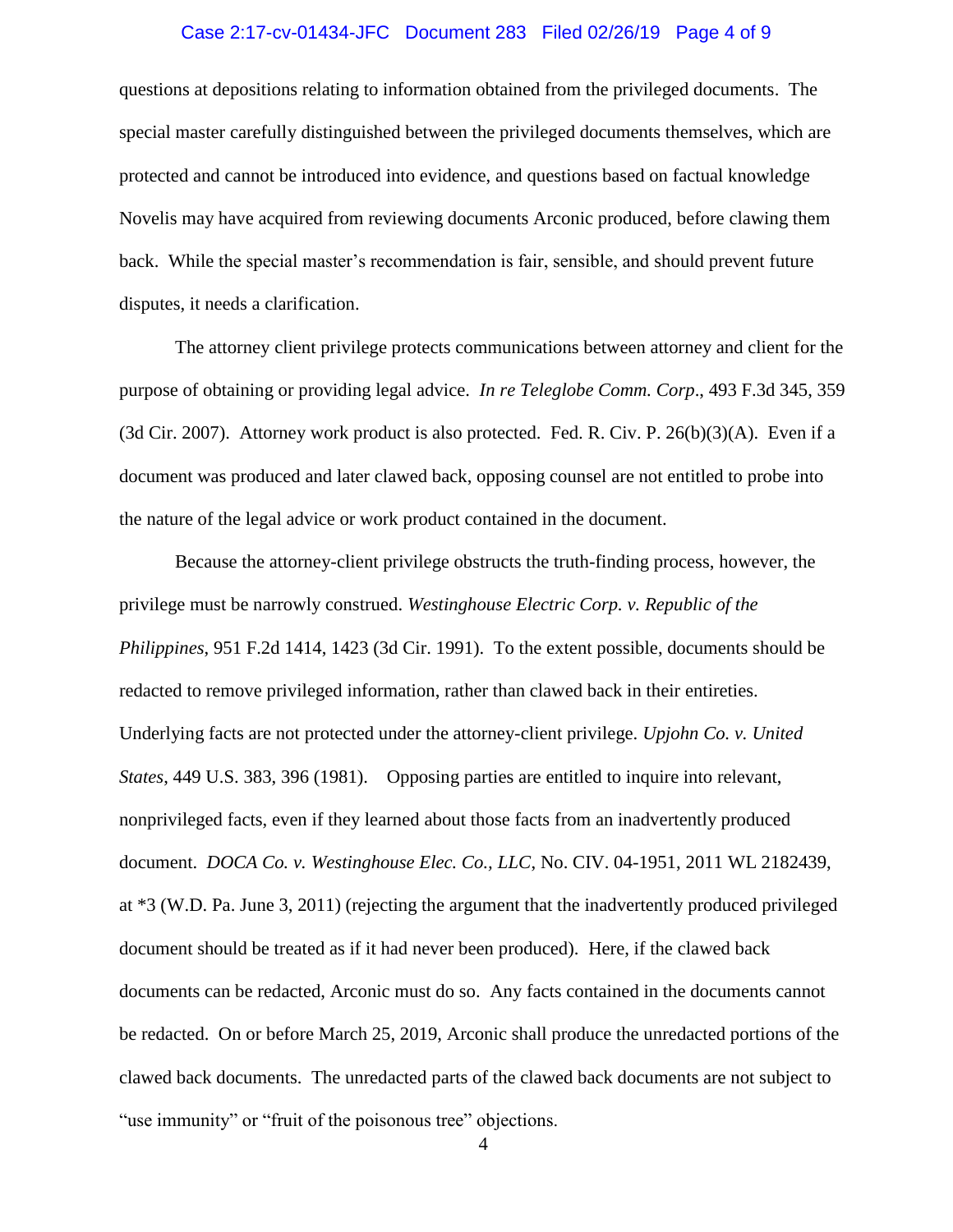#### Case 2:17-cv-01434-JFC Document 283 Filed 02/26/19 Page 5 of 9

If the parties require further guidance or anticipate additional issues, they shall meet and confer and submit their suggestions in the form of a motion.

#### Standards Going Forward

The court lacks sufficient information to determine whether a retrospective privilege review by Arconic will be required and whether or not to implement a Rule 502(b) order, rather than the Rule 502(d) order, "going forward." This court encourages parties in virtually all civil cases to adopt Rule 502(d) orders because they generally save time and money and reduce disputes. *See In re Processed Egg Prod. Antitrust Litig.*, No. 08-MD-02002, 2014 WL 6388436, at \*7 (E.D. Pa. Nov. 17, 2014) (in complex litigation, "the costs of pre-production screening for privileged information often may outweigh the benefits."). The court's model Rule 26(f) report adopts Rule 502(d) as the default standard and provides a model order in Local Rule 16.1. An overwhelming majority of parties in civil cases in this district choose the default standard and a Rule 502(d) order is entered.

The Sedona Conference endorses adoption of a Rule 502(d) order as a "best practice." *See* The Sedona Conference, The Sedona Principles, Third Edition: Best Practices, Recommendations & Principles for Addressing Electronic Document Production A Project of the Sedona Conference Working Group on Electronic Document Retention and Production, 19 Sedona Conf. J. 1, 150 (2018). The Sedona Conference Commentary on Protection of Privileged ESI, 17 Sedona Conf. J. 95, 104 (2016) ("Commentary"), encourages adoption of a Rule 502(d) in every complex civil case. The Commentary explained that under Rule 502(d), there will be no waiver even if there is **no** privilege review, thereby permitting the parties to agree to use a "quick" peek" or "make available production" without waiving privilege or protection. *Id*.

The Commentary recounts the background leading to the adoption of Federal Rule of Evidence 502 in 2008. Prior to Rule 502, parties engaged in enormously expensive and time-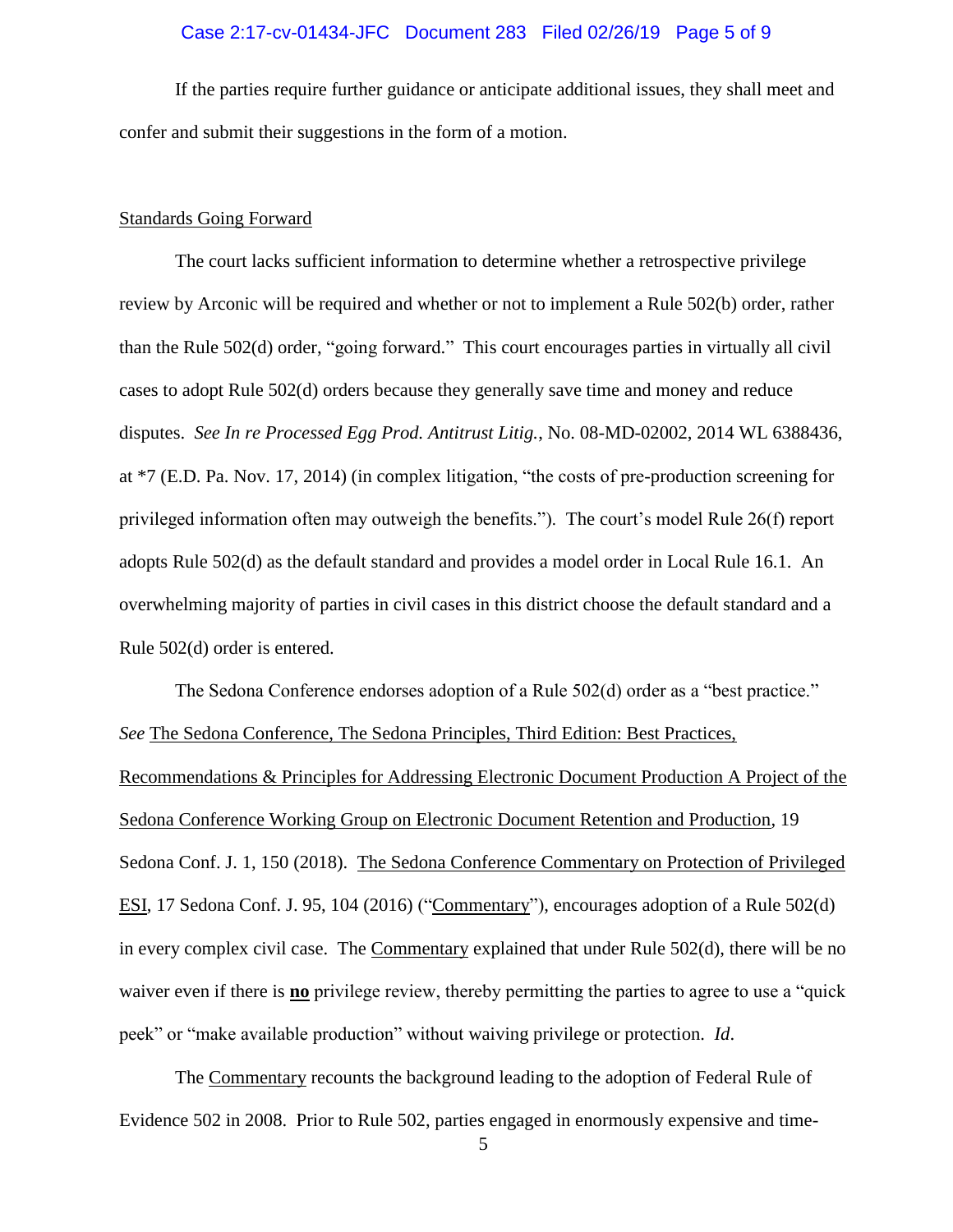### Case 2:17-cv-01434-JFC Document 283 Filed 02/26/19 Page 6 of 9

consuming reviews to avoid waiver of the privilege. The United States Judicial Advisory Committee on the Federal Rules of Evidence heard testimony about the "laborious and tedious process of multi-tier document review" that litigants waded through. *Id*. at 188. Rule 502 reflected "an effort by Congress to enable litigants to minimize the extraordinary cost of civil litigation in federal proceedings, particularly the cost of e-discovery, without risking broad waiver of privilege in either federal or state proceedings." *Id.* at 120.

On the other hand, the Sedona Commentary cautioned that "a Rule 502(d) order should not be used as a cost-shifting tool allowing the producing party to make a "data dump" and requiring the requesting party to identify privileged documents." *Id*. at 136. Producing parties should also be aware that "even though a Rule 502(d) order can require the return of such privileged documents and ensure there is no waiver, once it is produced, the opposing party knows its contents." *Id*. That information cannot be unlearned. Rule 502(d) orders, therefore, may not eliminate the need for review. Technology tools may be utilized for performing reviews which minimize inadvertent productions. *Id*. at 166-72.

To determine what standard should be applicable going forward in this case, the court will set an evidentiary hearing for March 20, 2019 at 10:00 a.m. Counsel and technical personnel for both parties shall attend in person and shall be prepared to address all aspects of the privilege reviews conducted in this case. Arconic shall be prepared to address, *in camera* as needed, among other questions: (1) the tools, procedures and search terms used to perform the initial electronic screening; (2) the reason or reasons 1,200 privileged documents were produced; (3) the estimated costs to perform a retroactive privilege review; (4) the costs to comply with Rule 502(b) for future document productions in this case; (5) its proposed plan to identify and resolve disputes on all inadvertently produced privileged documents to date; and (6) whether different technology tools or procedures can be and will be implemented to minimize inadvertent productions of privileged documents going forward. Novelis shall be prepared to address,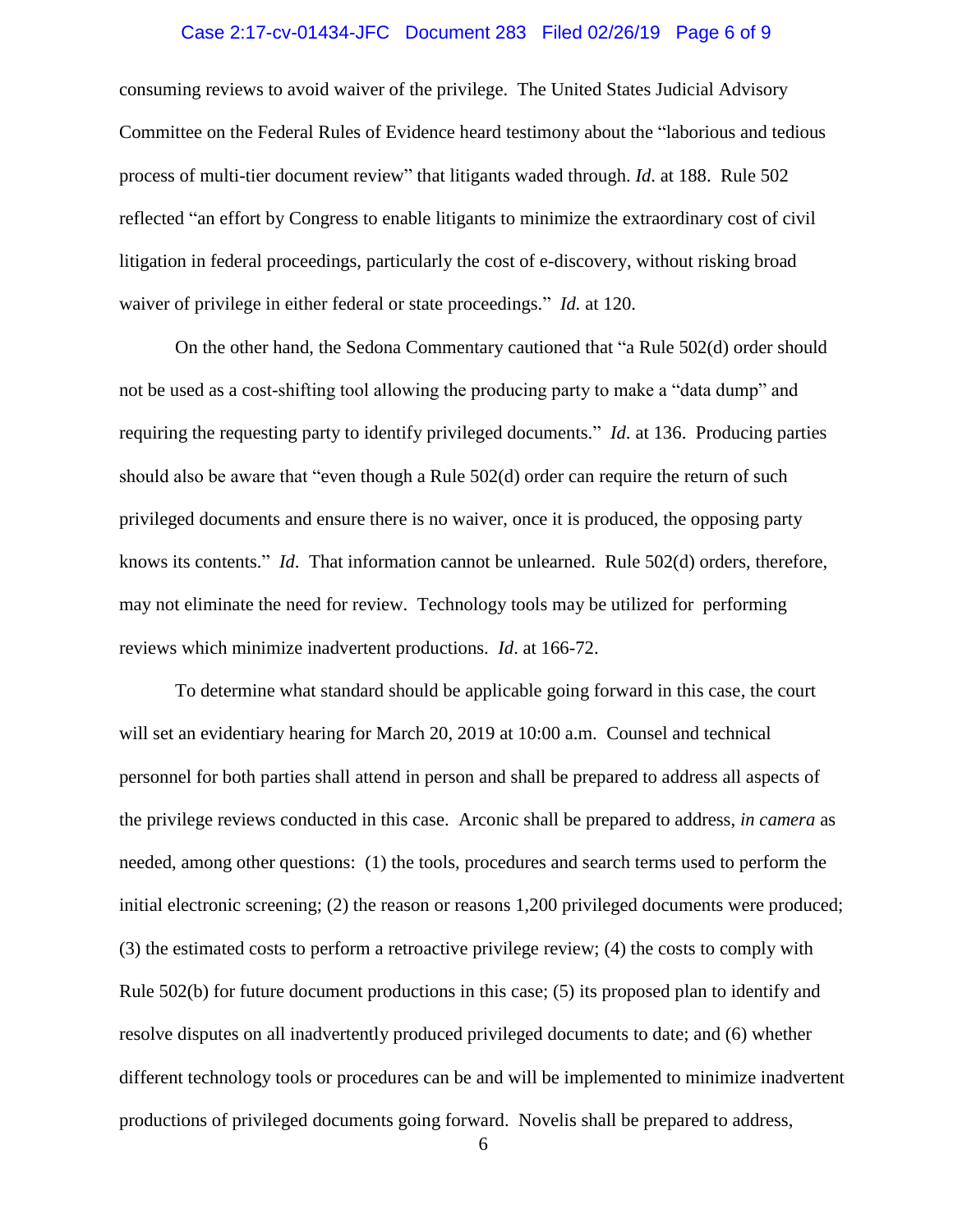### Case 2:17-cv-01434-JFC Document 283 Filed 02/26/19 Page 7 of 9

among other topics: (1) how Arconic allegedly abused the protections of Rule 502(d); (2) the costs incurred by Novelis as a result of Arconic's alleged misconduct; (3) Novelis' costs to comply with Rule 502(b) going forward; and (4) its proposed plan to identify and resolve disputes on all inadvertently produced privileged documents to date. The court, together with the parties, has an obligation to determine what procedures are most likely to advance the just, speedy and inexpensive determination of this action. Fed. R. Civ. P. 1.

The parties shall confer FORTHWITH to determine what, if any, agreement may be reached by the parties about the issues of the retrospective privilege review and the standard to be applied going forward. The parties shall submit any proposed agreement, in detail, to the court for review. If any issue remains unresolved, Arconic shall file a brief by March 14, 2019 at noon, addressing the unresolved issue and the questions which will be posed to Arconic at the hearing. Novelis shall file a responsive brief by March 18, 2019 at noon, and include a discussion of any questions identified in the opinion which will be posed to Novelis at the hearing.

#### Technical Advisor

The court intends to appoint Susan Ardisson, Esq., CEO of bit-x-bit, to act as an independent technical advisor to the court regarding the issues raised in R&R #26, the parties' objections and responses thereto, and this memorandum opinion. She shall be compensated at her customary hourly rate and her fees and expenses shall be paid initially by Arconic, subject to adjustment after the hearing and resolution of this matter. Ms. Ardisson advises that in mid-2018, bit-x-bit did a small ESI preservation project on behalf of Arconic in this matter, but Ms. Ardisson does not believe that project poses a conflict of interest. The parties shall notify the court by March 1, 2019 if they have any objection to Ms. Ardisson acting as a technical advisor to the court.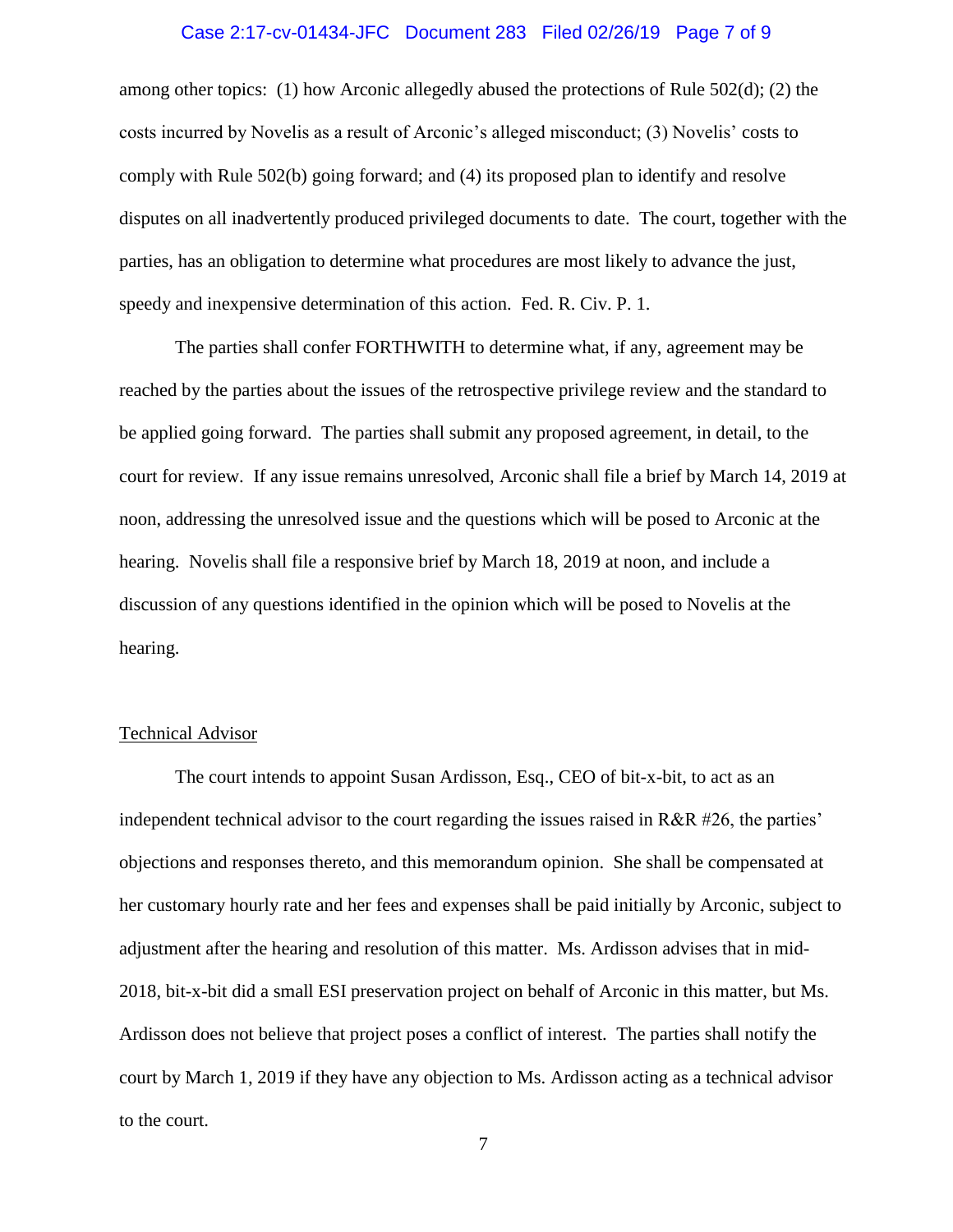# Case 2:17-cv-01434-JFC Document 283 Filed 02/26/19 Page 8 of 9

## **Conclusion**

In accordance with the foregoing, the recommendations that certain documents are privileged, the timing for resolution of disputes, and the use of information in clawed-back privileged documents will be adopted, as modified by this opinion, and Arconic's objections to R&R #26 about the retrospective review and application of Rule 502(d) going forward will be taken under advisement pending an evidentiary hearing.

An appropriate order follows.

February 25, 2019

## BY THE COURT:

/s/ Joy Flowers Conti Joy Flowers Conti Senior United States District Judge